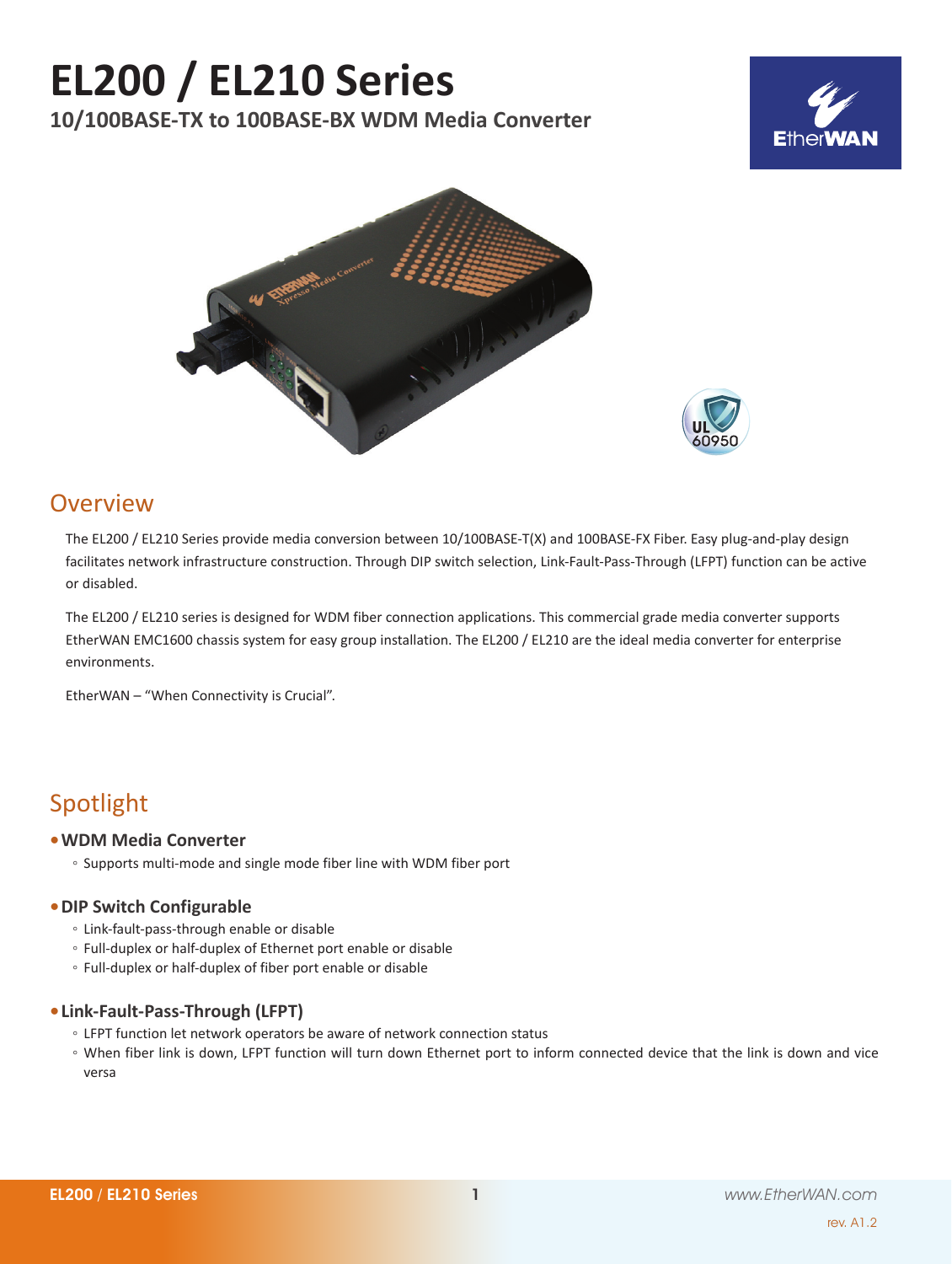# Hardware Specifications

#### **Technology**

#### **Standards**

- • IEEE802.3 10BASE-T
- • IEEE802.3u 100BASE-TX/FX
- • IEEE802.3x Full duplex and flow control

#### **Forward and Filtering Rate**

- • 14,880pps for 10Mbps
- 148,810pps for 100Mbps

#### **Packet Buffer Memory**

- • 128K bits
- **Processing Type**
- • Store-and-forward
- Half-duplex back-pressure and IEEE802.3x full-duplex flow control

#### **Power**

#### **Input Voltage**

• 12VDC

#### **Power Consumption**

• 1.92W Max. 0.16A @ 12VDC

#### **Mechanical**

- **Casing**
	- • Aluminum Case

#### **Dimensions**

• 80.3mm (W) x 109.2mm (D) x 23.8mm (H) (3.16" (W) x 4.30" (D) x 0.94" (H))

#### **Weight**

• 150g (0.33lb.)

#### **Installation**

• Wall mounting or use with EMC1600 media converter chassis system

### Dimensions



#### **Ethernet Port**

- $\bullet$  10/100BASE-TX: 1 port
- 100BASE-FX: 1 port

#### **LED Indicators**

- Per Unit: Power Status (Power)
- • Per Port: 10/100TX: Link/Activity, Full-duplex/Collision, Speed
- Per port 100FX: Link/Activity, Full-duplex/Collision

#### **Environment**

#### **Operating Temperature** • 0°C to 45°C (32°F to 113°F)

### **Storage Temperature**

- -10°C to 70°C (14°F to 158°F)
- **Ambient Relative Humidity**
- 5% to 95% (non-condensing)

#### **Regulatory Approvals**

#### **ISO**

• Manufactured in an ISO9001 facility

#### **Safety**

**UL60950-1**

**Emission Compliances**

**CE Mark Class A FCC Part 15 Class A VCCI Class A**